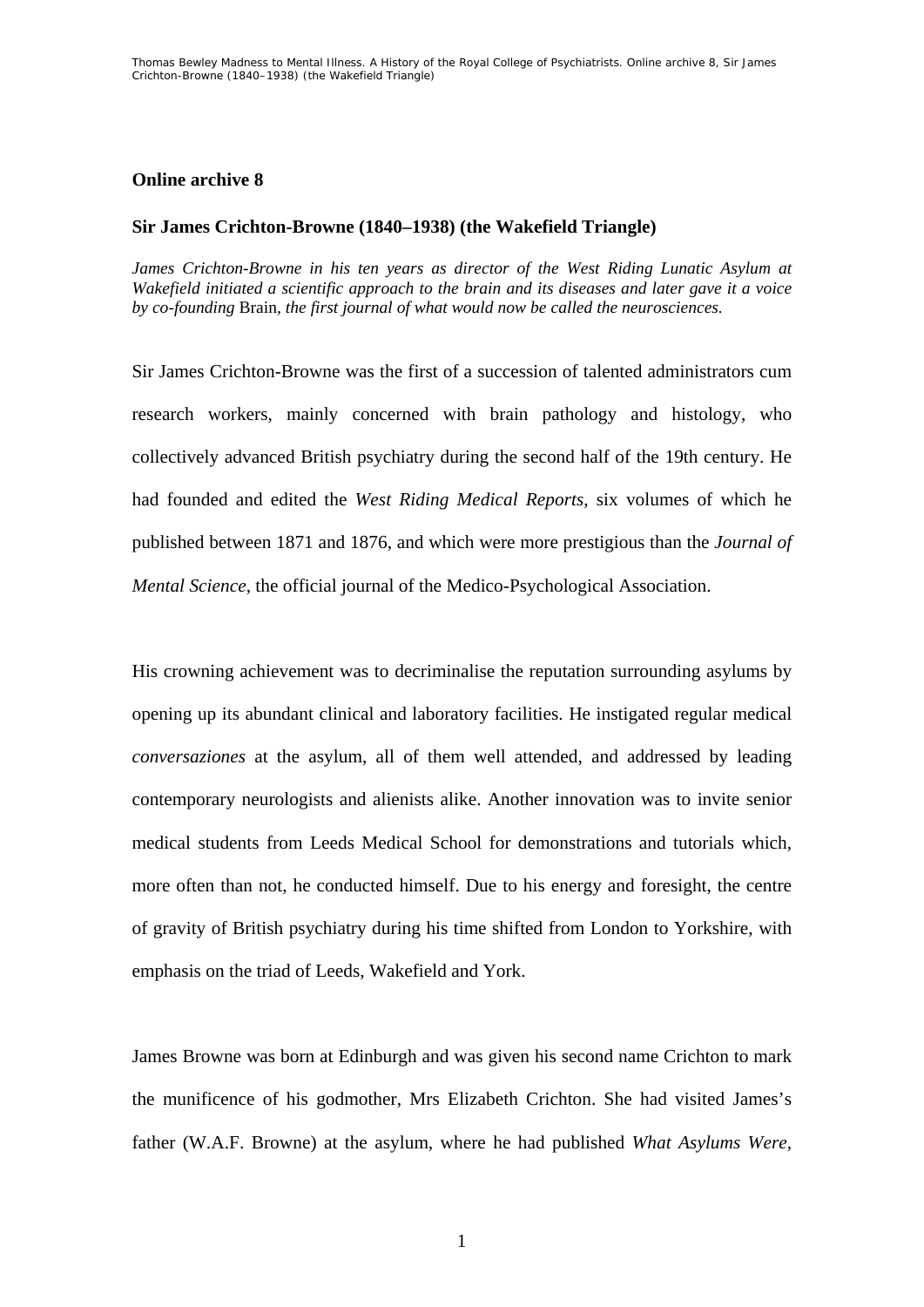*Are, and Ought to Be* in 1838, and in 1839 gave £100 000 to found a new (Crichton Royal) Institution. Crichton-Browne read medicine at Edinburgh where Thomas Laycock (1812–1876) was the professor of medicine. He qualified in 1861, and after brief stints in English provincial asylums was made medical director of the West Riding Lunatic Asylum at Wakefield in Yorkshire in 1866, aged 25. During his decade there he converted it from an old style asylum to a reasonably staffed hospital, with more medical, nursing and lay personnel, all financed by local government. He attracted local medical support, including his former Edinburgh near contemporary Clifford Allbutt, physician at the newish Leeds medical school. He enforced necropsies as a routine, and started a laboratory for anatomy, neuropathology and histology (by Herbert Major and W. Bevan Lewis), and for animal experimentation by his juniors and visitors, such as David Ferrier from King's College, London. The original 1815 structure was enlarged, and the drains were improved after lethal in-house epidemics.

Crichton-Browne copied his father's 'moral' treatment at the Crichton Royal – that is, no restraints, but diversional and occupational therapy with sedation as necessary, and trials of just about all potentially neuroactive medicaments and physical agents of that time, by himself, and by his juniors and visiting doctors, often after self-medication. He insisted on proper records, and started annual open days and *conversaziones* for the local quality, with distinguished visiting speakers. In 1871 he began publishing the annual *Medical Reports*: the six volumes (1871–1876) each had 10–15 monographs by some 40 authors, most from the asylum. He wrote prefaces, the first being a refutation of the gibe that most asylums were scientifically sterile. He had an article by himself in each volume. For example, the remote effects from brain softening, sclerosis and cysts,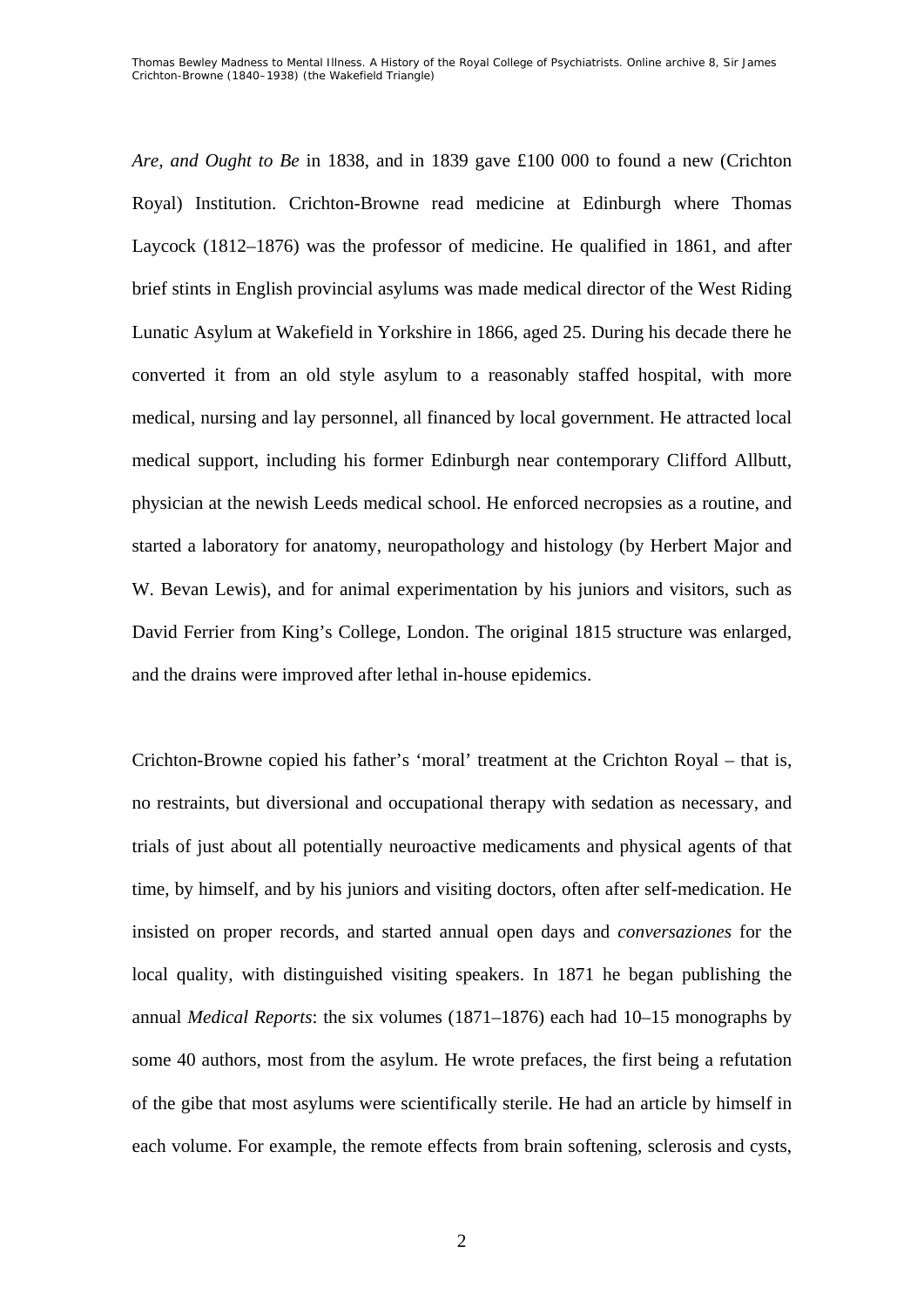as seen in his 1500 necropsies at the asylum and a large neuropathological study of *General paralysis* with colour diagrams of the mainly frontal siting of the chronic inflammatory lesions of neurosyphilis, a major cause of asylum admissions at that time. His shorter articles were on the use of amyl nitrite in the treatment of status epilepticus, and on the features and causes of 'acute dementia', (confusional states). He was one of the first to use clinical photography – borrowed, and acknowledged, by his father's friend Charles Darwin in his illustrations for *The Expression of the Emotions in Man and Animals* in 1872 – 'I can hardly overestimate the value of his [JCB's] assistance.

Earlier British asylum reports had confined themselves to asylum statistics, and perhaps psychiatric topics by the superintendent, but most of the contents of his *Reports* were by a new branch of neuroscientists, his juniors and friends, some from afar. The most famous was J. Hughlings Jackson who had papers in the third and in all the later volumes of the *Reports.* Another major contributor (who had also been influenced by Laycock) was David Ferrier from King's College, London, where he was professor of forensic medicine. He came to experiment in the asylum laboratory at Wakefield. In 'Experimental researches in cerebral physiology and pathology' he stated: 'I have to thank Dr Crichton-Browne for kindly placing at my disposal the resources of the Pathological Laboratory of the West Riding Asylum with a liberal supply of pigeons, fowl, guinea-pigs, rabbits, cats and dogs for my research'. His papers ranged out into a wide discussion of brain physiology and the relevance of Hughlings Jackson's clinical views. Two other contributors achieved wider renown. Clifford Allbutt (1836–1925) wrote on the opthalmoscopy he had done at the hospital, and, more diffidently, on his electrical treatment of about 20 asylum patients with a constant current from fifteen cell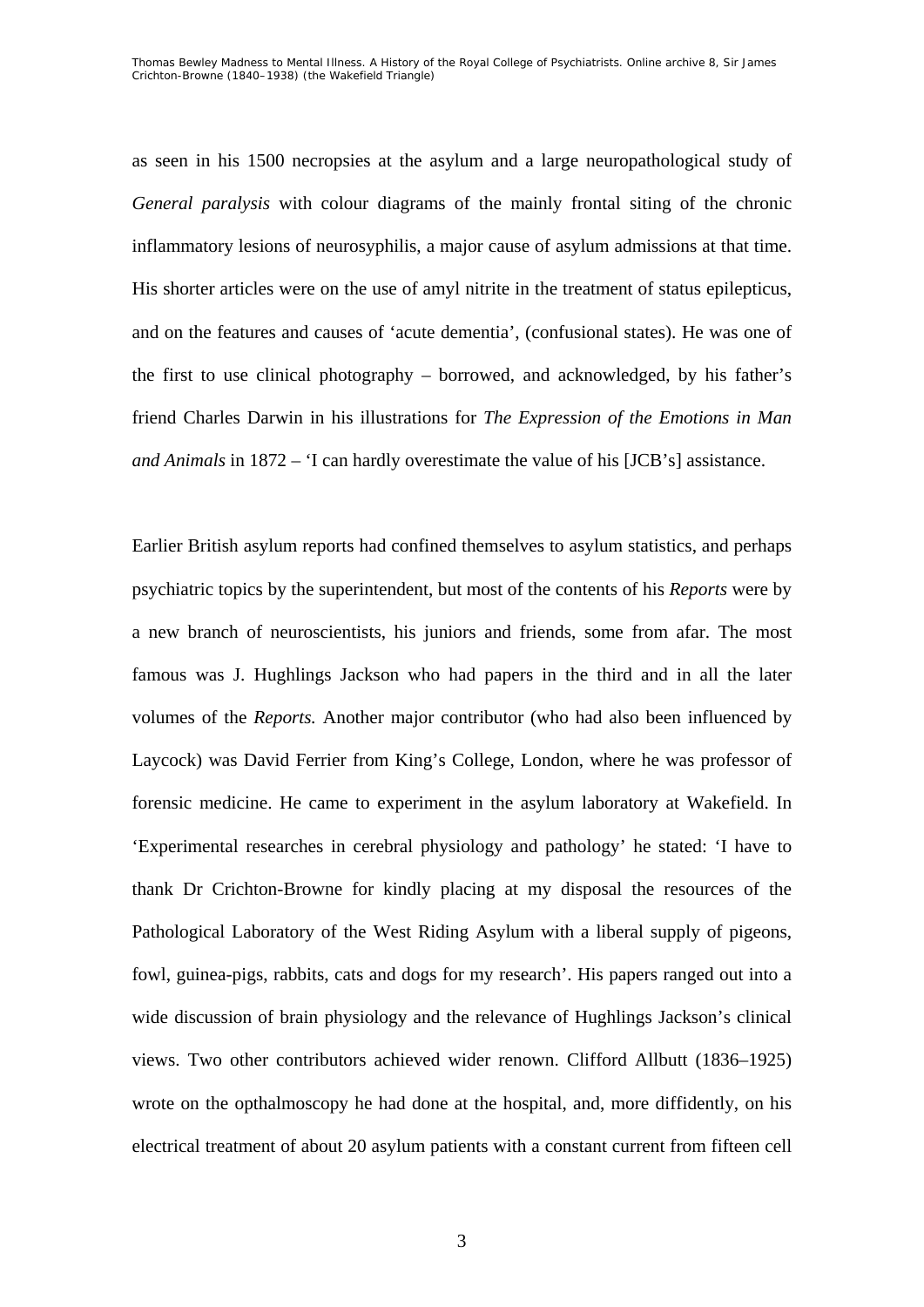batteries, applied to the head or neck for 10–15 seconds. Sir Clifford ended as regius professor at Cambridge, and is remembered for his thermometry. Neuropathology was treated in five papers by Herbert C. Major, who followed Crichton-Browne as the asylum director, and in one by W. Bevan-Lewis, also a later director.

All six volumes contain optimistic but unconvincing papers on treatment trials by juniors, on madness, depression, organic brain disease and epilepsy with drugs (some parenterally) and agents then known to have some effect on the nervous system – alcohol, morphine, cannabis, hyoscine, ergot, conia, nicotine, chloral, ether, nitrous oxide, and electricity, all recorded as inspired by Crichton Browne. The *West Riding Lunatic Asylum Reports* ceased in 1876 when Crichton Browne left Wakefield to become Lord Chancellor's Visitor in Lunacy, but this allowed him to co-found and coedit *Brain* in 1878 with J.C. Bucknill, D. Ferrier and J. Hughlings Jackson. *Brain* was the world's first neuroscientific journal, and became probably the most influential. Similar (non-psychiatric) journals followed in German (1879) and French (1880). One suspects that Crichton-Browne was possibly more active than the other three; Bucknill was entirely an alienist in his practice and writings, and had been the founder-editor of the *Journal of Mental Science* in 1853. Hughlings Jackson was the most inspirational of the four but rather chaotic. Ferrier was deeply involved in experimental and clinical neurology and teaching. Crichton-Browne's visitorship might have allowed more time to edit; his three or so journeys a week to inspect Chancery lunatics throughout England and Wales left time to do much else. *Brain* was similar to the *West Riding Lunatic Asylum Reports* in its range of contents, but more international, with, for instance, a paper by Sigmund Freud on neurohistological staining. Unlike Ferrier and Jackson,